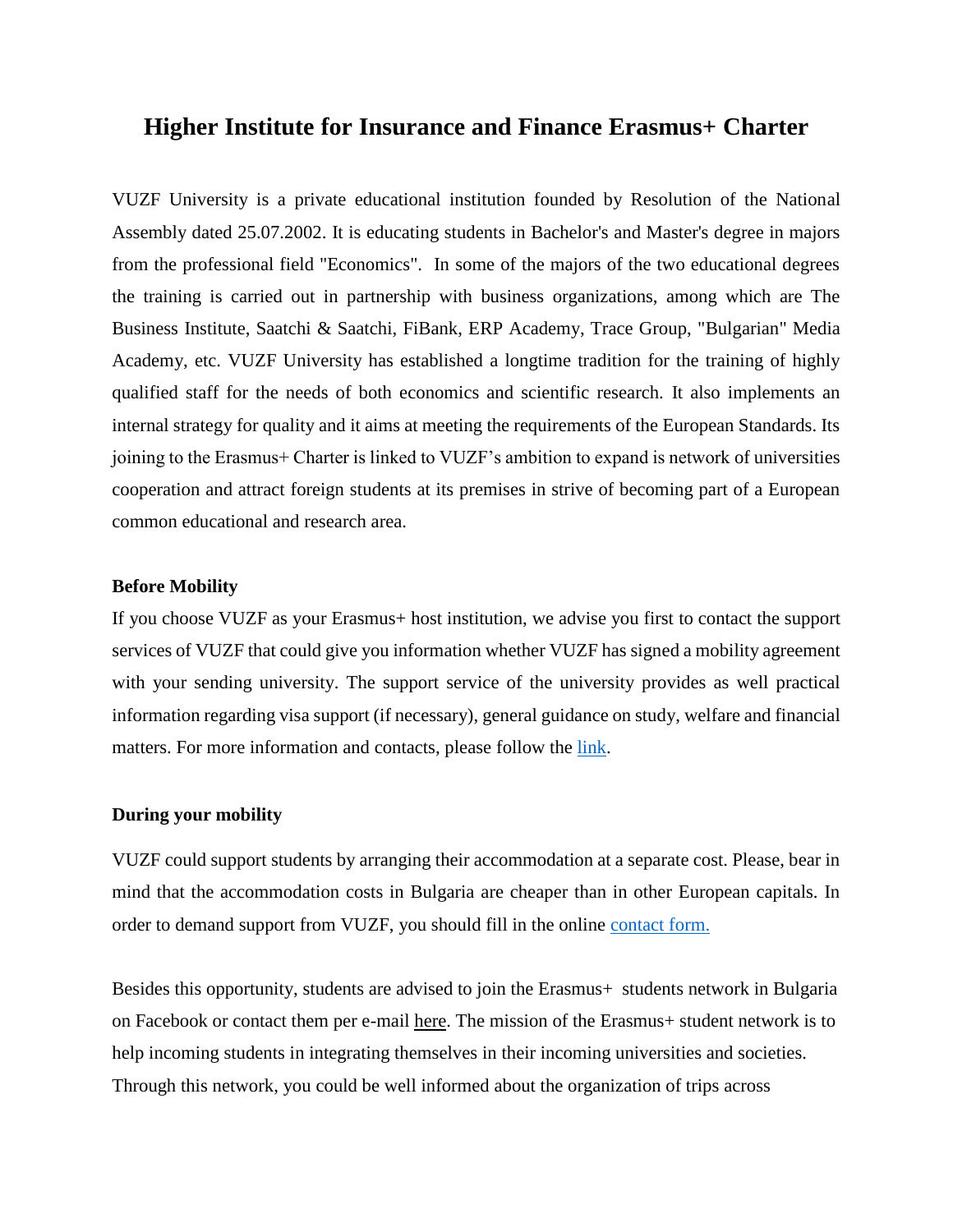Bulgaria as well as different events that are being organized. Also, more information related to finding housing in Bulgaria could be found at the [Erasmus student community page.](https://erasmusu.com/fr/home)

VUZG facilities offer a canteen and library services to the students. The canteen is opened between 8:00 and 16:00, while the library offers access to both Bulgarian and English academic literatures in economics and finances. Regarding the other breakfast and lunch opportunities, there are several nearby little canteens that offer warm and cooked lunch at affordable prizes. Students could acquaint themselves with the Campus facilities [here.](https://vuzf.bg/en/campus) The University also has a small chapel named after the Greek Orthodox Saint Gregorius Bogoslov which is situated in the internal backyard of the University. It is also important to note that VUZF building (main entrance, toilets and escalator) are suited to people with disabilities.

### **Places to visit**

Sofia is a modern city which is situated in the outskirts of the "Vitosha" Mountain. More about this national park could be found at the official tourism portal of Bulgaria [here.](https://bulgariatravel.org/en/object/237/Vitosha#map=6/42.750/25.380)

You could go for a walk both in the city and in the surrounding nature. The city is full of well preserved old Byzantine relics and Medieval Bulgarian Churches such as ["St Georges"](https://en.wikipedia.org/wiki/Church_of_Saint_George,_Sofia) Rotunda which is in the internal yard of the Presidency building and ["Boyana"](https://en.wikipedia.org/wiki/Boyana_Church) Church, part of IONESCU heritage. All of them are worth visiting as they offer the unique possibility to get to know the ancient cultural background of Bulgaria.

## **Practical tips**

Sofia has a good transport network, including a subway, trams, buses and trolley buses that connect every part of the city. There is an official [website](https://www.sofiatraffic.bg/en/transport/schedules) of Sofia transport facilities where you could also read the schedules of the different transports.

You could reach VUZF by trams (Numbers **4** and **5** by taking them from the City Centre, either at St "Nedelya Church" or at the Judicial Palace (the stop is behind the palace), buses number **45** and **73**, connecting "Ovcha Kupel" district to the city centre. The stop where you need to descend is